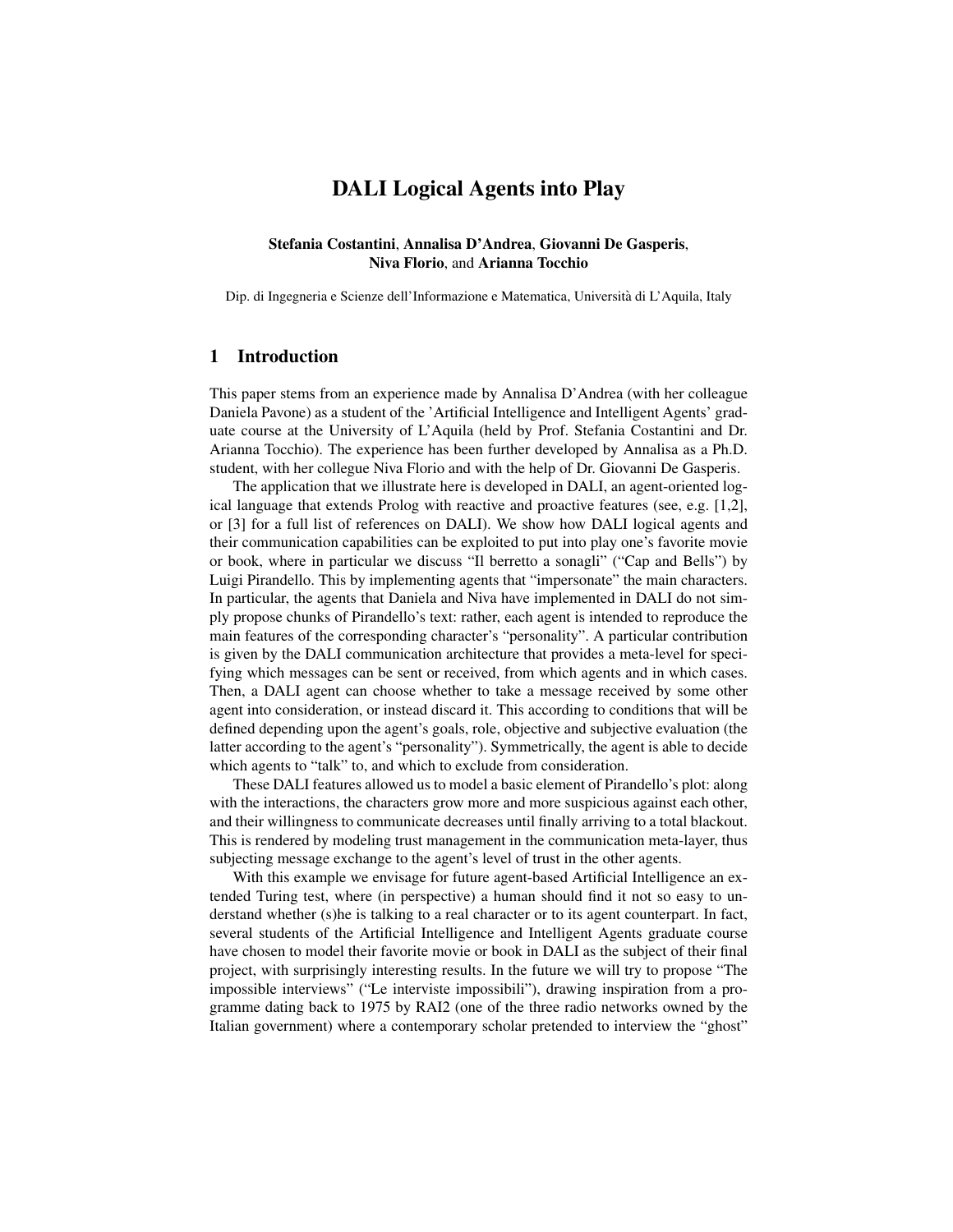of some famous person lived in the past. Agents might play the role of the interviewed but possibly also of the interviewer.

The paper is structured as follows. In Section 2 we briefly introduce the DALI language. In Section 3 we summarize some aspects of "Cap and Bells" and how we represent them in DALI. Finally, in Section 4 we conclude.

## 2 The DALI Language in a Nutshell

DALI [1,2,4] is an Active Logic Programming language designed for executable specification of logical agents. The DALI interpreter is freely available [5]. A DALI agent is a logic program that contains a particular kind of rules, reactive rules, aimed at interacting with an external environment. The environment is perceived in the form of external events, that can be exogenous events, observations, or messages by other agents. In response, a DALI agent can perform actions, send messages, adopt goals, etc. The reactive and proactive behavior of the DALI agent is triggered by several kinds of events: external events, internal, present and past events. It is important to notice that all the events and actions are time-stamped, so as to record when they occurred. The new syntactic items, i.e., predicates related to events and proactivity, are indicated with special postfixes (which are coped with by a pre-processor) so as to be immediately recognized while looking at a program.

#### 2.1 DALI Basic Features

External Events. The external events are syntactically indicated by the postfix *E*. When an event comes into the agent from its "external world", the agent can perceive it and decide to react. Reaction is defined by a reactive rule which has in its head that external event. The special token :>, used instead of :-, indicates that reactive rules performs forward reasoning. Operationally, incoming events are added to a list called EV and "consumed" according to the arrival order, unless different priorities are specified. Priorities are listed in a separate initialization file including various kinds of directives. By means of these directives the user, in the spirit of [6], can "tune" the agent's behavior under several respects. The advantage of introducing a separate initialization file is that for affecting control there is no need to modify (or even to understand) the agent's main program.

Actions. Actions are the agent's way of affecting her environment, possibly in reaction to an external or internal event. In DALI, actions (indicated with postfix *A*) may have or not preconditions: in the former case, the actions are defined by actions rules, in the latter case they are just action atoms. An action rule is just a plain rule, but in order to emphasize that it is related to an action, we have introduced the new token :<, thus adopting the syntax  $action \leq preconditions$ . Similarly to events, actions are recorded as past actions.

Internal Events. The internal events define a kind of "individuality" of a DALI agent, making her proactive independently of the environment, of the user and of the other agents, and allowing her to take initiatives, to adopt goals and intentions, to execute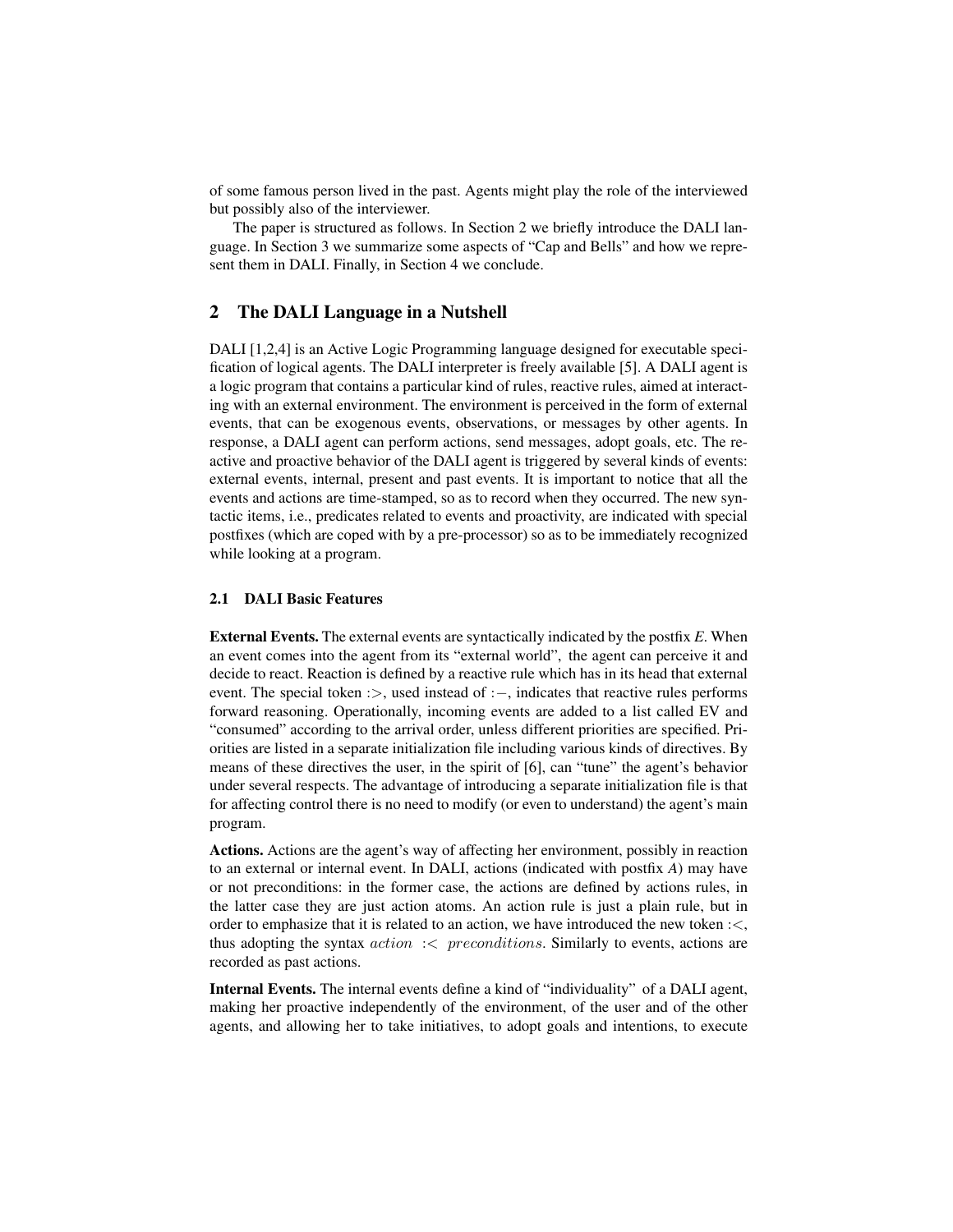plans and to manipulate and revise her knowledge. An internal event is syntactically indicated by the postfix *I*, and its description is composed of two rules. The first one contains the conditions (knowledge, past events, procedures, etc.) that must be true so that the reaction (in the second rule) may happen. Internal events are automatically attempted with a default frequency customizable by means of directives in the initialization file. The user directives can tune several parameters: at which frequency the agent must attempt the internal events; how many times an agent must react to the internal event (forever, once, twice,. . . ) and when (forever, when some specific triggering conditions occur, ...); how long the event must be attempted (until some time, until some terminating conditions, forever). Internal events are treated by the interpreter analogously to external events. A particular kind of internal event is the *goal*, postfix *G*, that stops being attempted as soon as it succeeds.

Present Events. When an agent perceives an event from the "external world", it doesn't necessarily react to it immediately: (s)he can first reason about the event, before (or instead of) triggering a reaction. At this stage, the event is called *present event* and is indicated by the suffix *N*.



Fig. 1. Architecture of a DALI Agent

Past events Past events represent the agent's "memory", that makes her capable to perform its future activities while having experience of previous events, and of its own previous conclusions. Each past event has a time-stamp  $T$  indicating when the recorded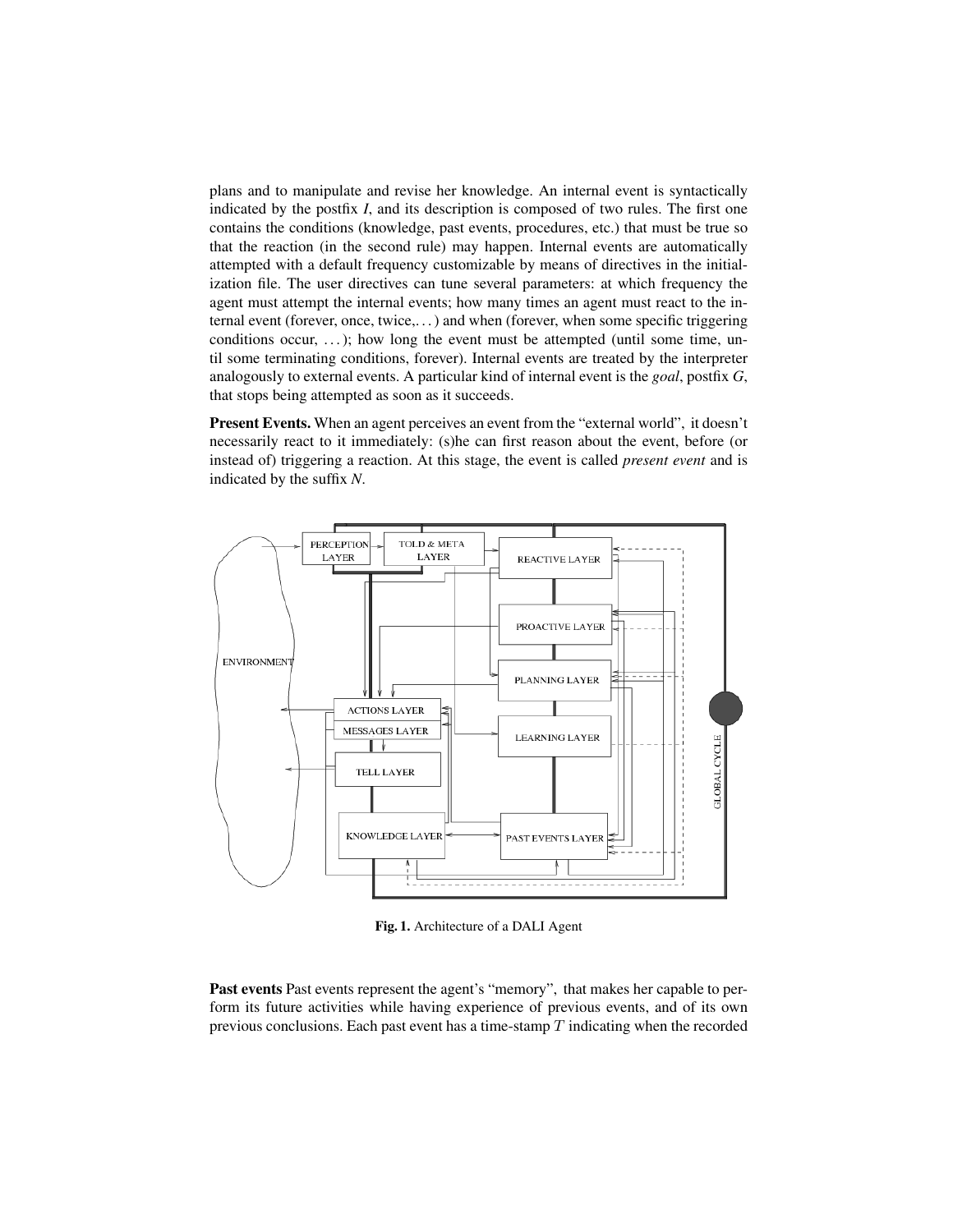event has happened (i.e., when it has been reacted to). Memory of course is not unlimited, neither conceptually nor practically: it is possible to set, for each event, for how long it has to be kept in memory, or until which expiring condition. In the implementation, past events are kept for a certain default amount of time, that can be modified by the user through a suitable directive in the initialization file. Implicitly, if a second version of the same past event arrives, with a more recent time-stamp, the older event is "overridden", unless a directive indicates to keep a number of versions. Old versions of past events are placed in a special structure called PNV, as they may have a role in allowing the agent to reason about the past.

The overall structure of a DALI agent, built out of formerly described elements, is depicted in Figure 1, where the communication components are discussed below.

#### 2.2 DALI Communication Architecture

The DALI communication architecture [7], outlined in Figure 2, consists of four components. The first component (TOLD layer) implements the DALI/FIPA communication protocol and a filter on incoming communication, i.e. a set of rules that decide whether or not to accept reception of a message. The second component is a meta-reasoning user-customizable module that tries to understand message contents, possibly based on ontologies and/or on forms of commonsense reasoning. The third component is the 'core' DALI interpreter. The fourth component implements a filter for the out-going messages. The DALI/FIPA protocol consists of the main FIPA primitives, plus few new primitives which are peculiar of DALI.



Fig. 2. DALI Communication architecture

When a message is received, it is examined by the TOLD check layer, which is adaptable to the context and modifiable by the user. This filter checks sender and content of the message, and verifies if the conditions for reception are verified. If the conditions are false, this security level eliminates the supposedly wrong message. A similar check is performed to out-going messages via the TELL layer.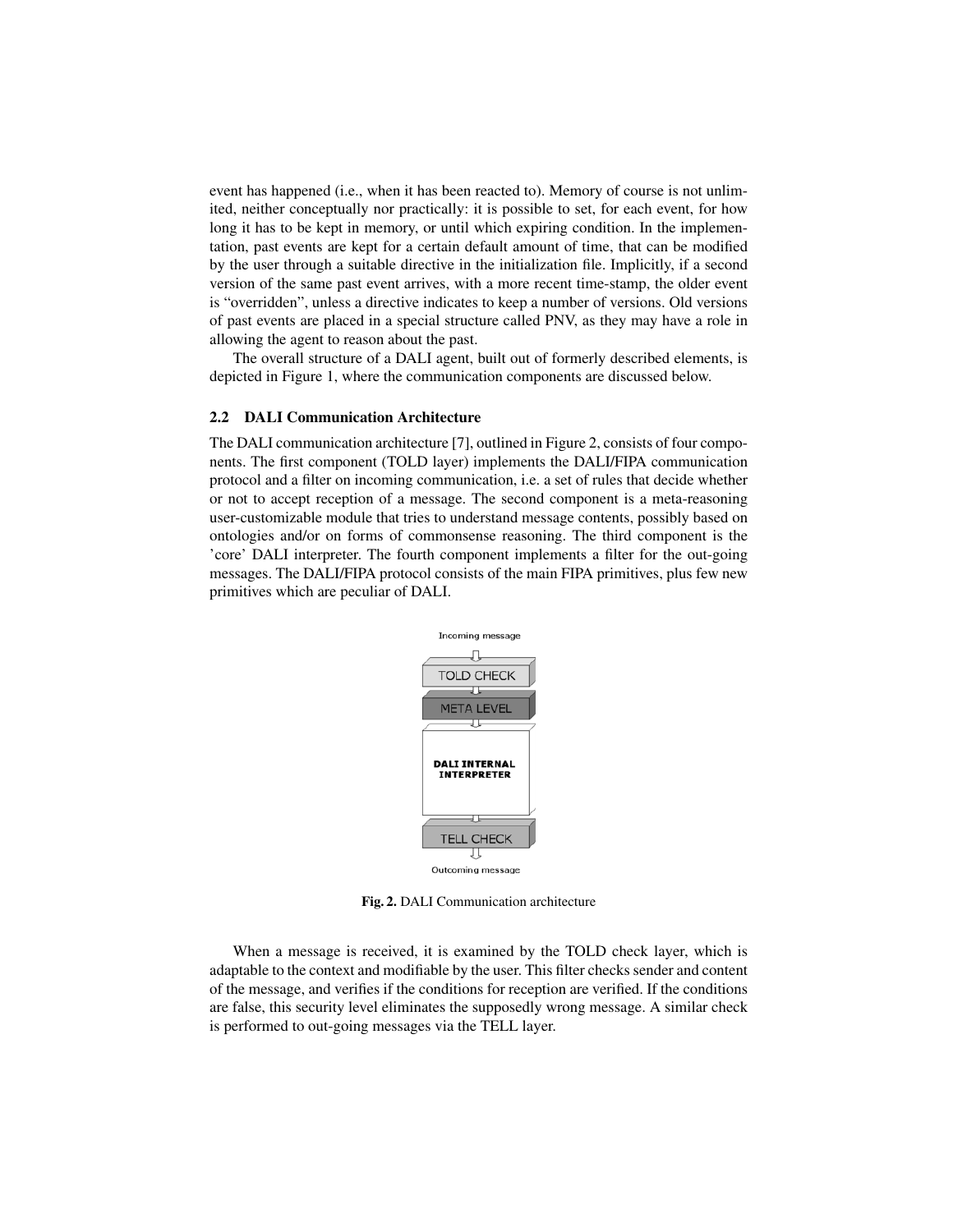DALI communication filters and meta-reasoning on messages are specified by means of meta-level rules defining the distinguished predicates *tell*, *told* and *meta* (the latter not discussed here). Some standard rules of general use are pre-defined, to which the user can add new others, specific for the application at hand.

Whenever a message is received, coming from a Sender agent, with content part Content, the DALI interpreter automatically looks for a matching told rule. If such a rule is found, the interpreter attempts to prove told(Sender , Content). If this goal succeeds, then the message is accepted, and Content is added to the set of the external events incoming into the receiver agent. Otherwise, the message is discarded. Semantically, this can be understood as implicit reflection up to the filter layer, followed by a reflection down to whatever activity the agent was doing, with or without accepting the message. Symmetrically, messages that an agent sends are subjected to a check via tell rules. For every message that is being sent, the interpreter automatically checks whether an applicable *tell* rule exists. If so, the message is actually sent only if the goal tell(Receiver , Content) succeeds. Via tell rules one can manage, e.g., mailing lists. In general, via the TELL/TOLD filters useless message exchange can be considerably reduced.

tell, told and meta rules are contained in a separate file with respect to the main agent program. Thus, they can be changed without affecting or even knowing the DALI code. The FIPA/DALI communication protocol is implemented by means a piece of DALI code including suitable tell/told rules. This code is in turn specified in a separate file that each DALI agent imports as a library, so that the communication protocol can be seen an "input parameter "of the agent.

The overall DALI communication architecture is aimed at improving *elaboration tolerance* where, [8]:

"A formalism is elaboration tolerant to the extent that it is convenient to modify a set of facts expressed in the formalism to take into account new phenomena or changed circumstances. . . .

Communication in DALI is in fact devised in order to be elaboration-tolerant with respect to both the protocol, and the filter.

## 3 Description of the Application and Demo

As the representation of knowledge and trust plays in general an important role in the interactions among agents, we are going to show in practice how trust can affect the exchange of information among agents. To this purpose, we have defined as a DALI application a small reduction of the Pirandello's comedy "Il berretto a sonagli" ("Cap and Bells"). Typical for Pirandello is to show how illusion mixes with reality and how people see things in very different way: words are unreliable and everything can be seen at the same time as true and false. In "Il berretto a sonagli" he emphasizes that telling everyone the truth, the sole and cruel truth, regardless of manners or respect and in spite of social habits, will soon produce isolation and a reputation of being mad.

The three main characters of this play have been implemented by three agents of a DALI system: we have not merely reproduced dialogues and lines written by Pirandello,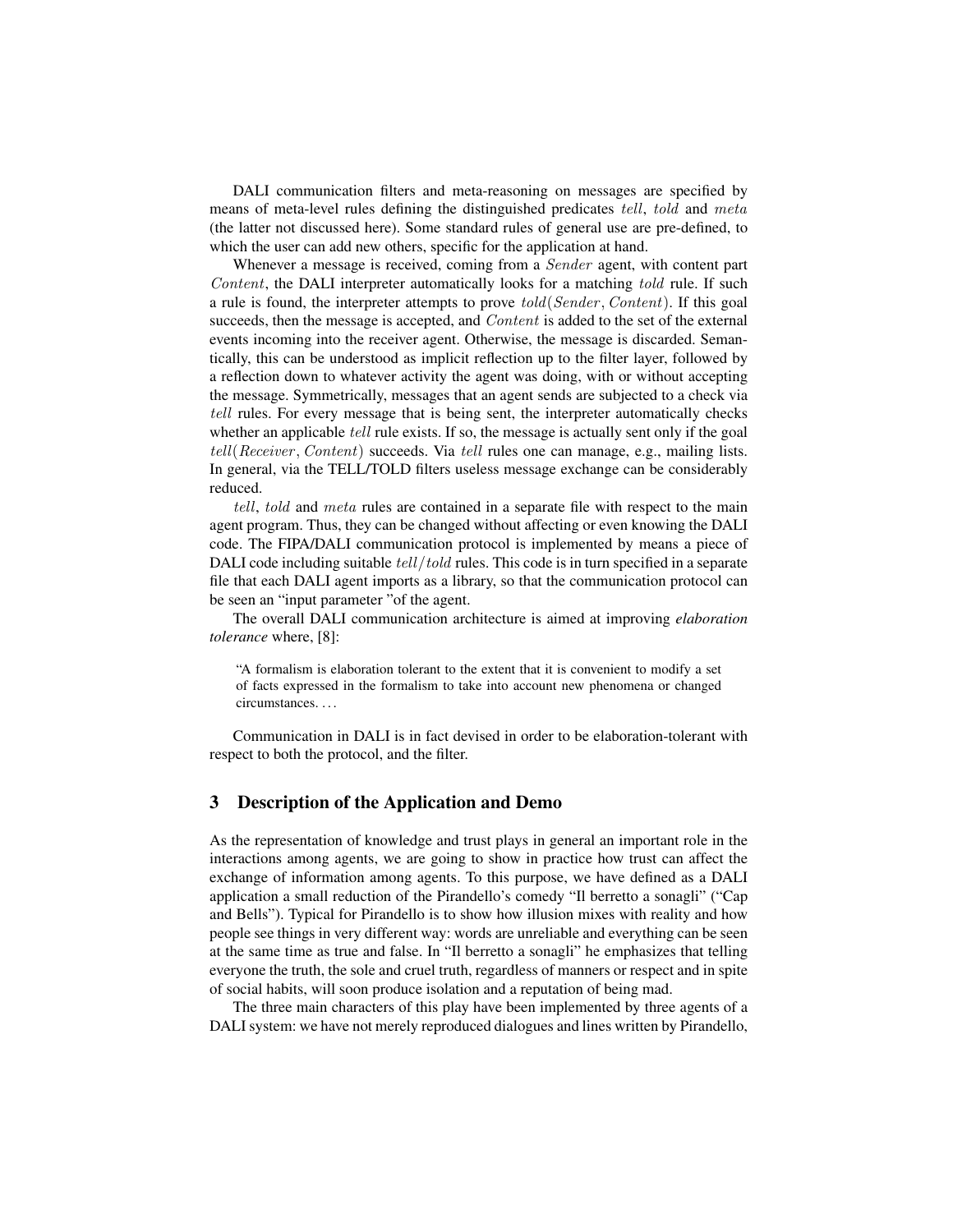but, based on the dialogues of this play, we have tried to realize agents that mimic the personality of the characters and that reason spontaneously as a spectator would expect.

The title of this play refers to the hat worn by court jesters, that represents the hat of shame to be worn in public. In this comedy, Pirandello pushes the characters into a dilemma with no apparent solution. It is set in Sicily in the early twentieth century and tells the story of Ciampa, a middle-aged bank clerk who lives with his beautiful young wife, Nina, in a small town where sexual infidelity and dishonor are matters of life and death. His boss's wife, Mrs. Beatrice Fiorica, a jealous and dissatisfied woman, becomes convinced (though without proof) that her husband is sleeping with Nina. She is shocked by the discovery of the betrayal and, thinking only of revenge, issues an official "denunciation" of the alleged affair. Although a police investigation turns up no improprieties (also because the police officer Spano does not want to stand against Beatrice's husband, Cavalier Fiorica), Ciampa's name is still sullied, on the theory that where there is smoke there still must be fire. Ciampa, who paradoxically has always liked to think of himself as the sole voice of reason and sanity in a crazy context, for the sake of respectability does not abandon his wife, but he seriously consider killing her in order to regain his reputation. Luckily for him however, due to Spano's deception Beatrice is declared legally insane, and is hospitalized for three months in a mental hospital for acting like a fool.

In the practical demonstration of the application, the first act of the comedy is represented. The involved agents communicate through messages. Each agent adopts a communication strategy implying that messages can be exchanged only with trusted agents (in particular, with those for which the level of trust is more than a minimum). At the beginning, each agent trusts the others. Along with the interactions, the level of trust of each agent towards the others will change, and in our particular case it will decrease. In the end, it will become so low as to prevent any further exchange of messages. Trust management for this example is implemented in DALI in a very simple way by means of the following rules:

 $told(Sender, Content) := trust(Sender, Trust), Trust > k.$  $tell(Receiver, Content) :- trust(Receiver, Trust), Trust > k.$ 

These rules specify that a certain minimum degree of trust is required in order to enable message exchange. In fact, the first rule accepts reception of incoming messages only if the degree of trust in sender agent is greater than threshold  $k$ . The second rule does the same for out-going messages, that are not allowed to be sent to a receiver trusted  $k$  or less. Thanks to this mechanism of interaction based on trust, one can leave the agent's "core" program untouched, and still determine an evolution on the behavior of communicating agents.

For the internal reasoning of each agent we widely used internal events. We do not report the full DALI code here, but we just notice that by means of internal events each agent/character "meditates" about her/his circumstances: Beatrice about how to seek revenge, Ciampa about how to restore his good reputation, Spano about how to avoid to acquire enemies. Based on their internal conclusions, they will then decide to do something. In particular, their internal reasoning process affects the level of trust in other agents. Also, for instance, a character can at a certain point decide that another